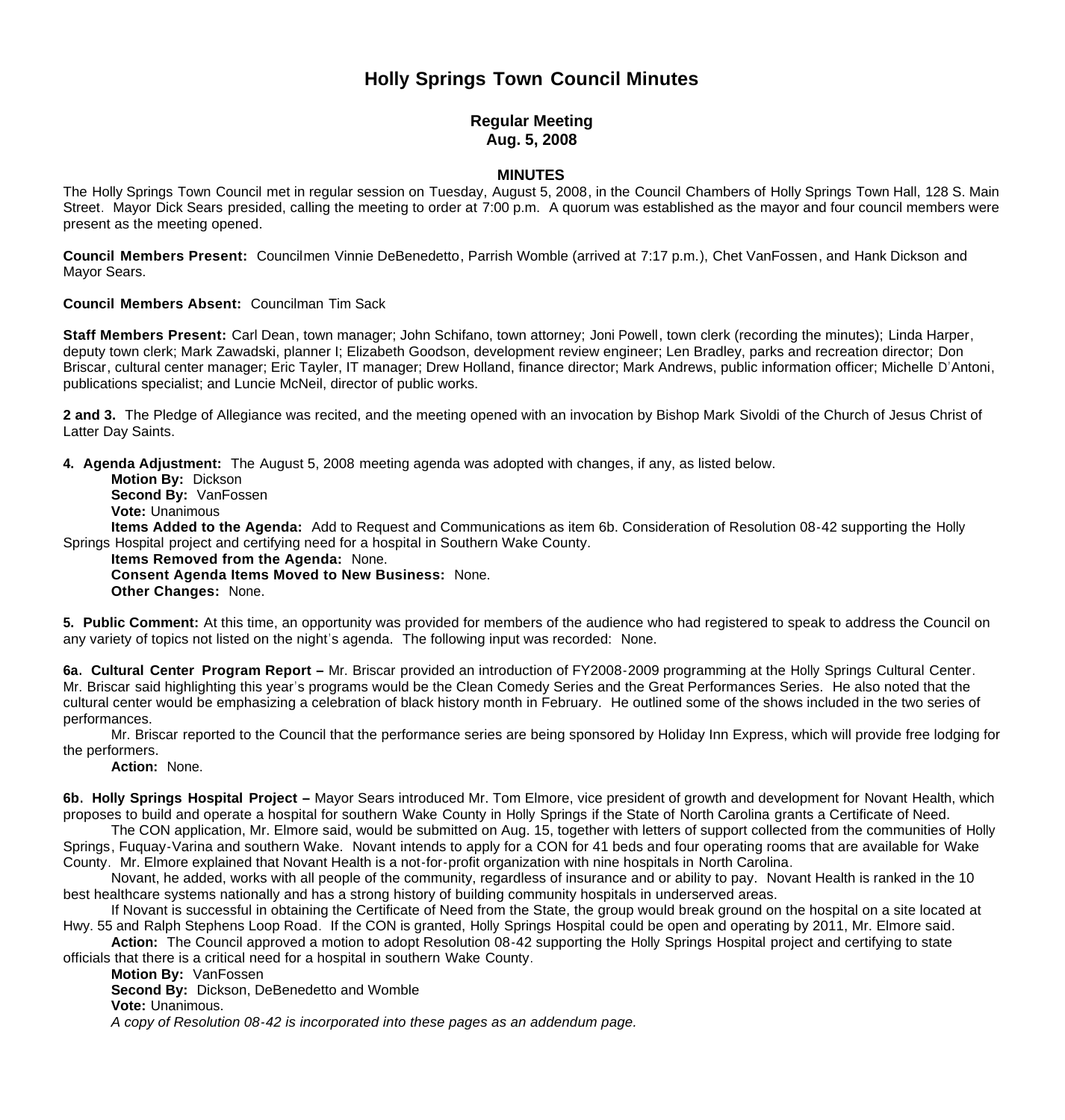At this time, Mayor Sears called the Council's attention to an amortization schedule provided to them for reference when adopting Bond Order 2008-01 on the Consent Agenda.

**7. Consent Agenda:** The Council approved all items on the Consent Agenda following a motion by Councilman Dickson, a second by Councilman DeBenedetto and a unanimous vote. The following actions were affected:

7a. Minutes - The Council approved minutes of the Council's budget workshop held May 21, 2008 and regular meeting held June 3, 2008.

7b. Resolution 08-37 – The Council adopted Resolution 08-37 directing the town clerk to investigate the sufficiency of annexation petition A08- 07 and setting a public hearing on the question of annexation for Tuesday, Aug. 19, 2008. A c*opy of Resolution 08-37 is incorporated into these minutes as an addendum page.*

 7c. Resolution 08-38 – The Council adopted Resolution 08-38 declaring certain personal property to be surplus to the needs of the town. *A copy of Resolution 08-38 is incorporated into these minutes as addendum pages.*

7d. Resolution 08-39 - The Council adopted Resolution 08-39 directing the town clerk to investigate the sufficiency of annexation petition A08-08 and setting a public hearing on the question of annexation for Tuesday, Aug. 19, 2008. *A copy of Resolution 08-39 is incorporated into these minutes as an addendum page.*

 7e. Sale of 127 N. Main Street – The Council authorized the Town Manager to revise and execute the sales contract for the old fire station site at 127 N. Main Street. *A copy of the draft sales contract is incorporated into these minutes as addendum pages.*

 7f. Resolution 08-40– The Council adopted Resolution 08-40 amending the Parks and Recreation Policy Manual. *A copy of Resolution 08-40 is incorporated into these minutes as addendum pages.*

 7g. Budget Amendment, \$5,000 – The Council adopted an amendment to the FY 2008-09 budget in the amount of \$5,000 to receive a donation from RBC Bank for the July 5 fireworks display. *A copy of the budget amendment is incorporated into these minutes as an addendum page.*

 7h. Longevity Pay – The Council authorized payment to employees of longevity pay that inadvertently would be eliminated in the transition to a new payment schedule.

 7i. Green Oaks Parkway Budget Amendment – The Council adopted amendments to the Green Oaks Parkway project budget in the amount of \$130,700 to provide funding to complete right of way acquisition. *A copy of the budget amendment is incorporated into these minutes as addendum pages.*

 7j. Resolution 08-41 – The Council adopted Resolution 08-41 requesting that the North Carolina Department of Transportation release Center Street for inclusion in the Town's street system. *A copy of Resolution 08-41 is incorporated into these minutes as an addendum page.*

 7k. Bond Order 2008-1 – Having referenced the accompanying amortization schedule, the Council adopted Bond Order 2008-01 ordering the issuance of Holly Springs Water and Sewer Revenue Bonds, including an initial \$16,100,000 revenue bond for participation in the Harnett County water plant project. *A copy of Bond Order 2008-01 is incorporated into these minutes as addendum pages.*

**8a. 99-COM-04-A01, Sonic Drive-In Amendment** – Mr. Zawadski said the Town has received a request for an amendment to the existing Sonic Drive-In site preliminary plan. The original plans were approved on March 2, 1999 prior to the adoption of the Unified Development Ordinance. The majority of the proposed revisions include re-modeling the exterior of the building and drive-in order stalls. Specific changes include the following:

- 1. Add brick and EIFS tower element for new drive-through pick-up window.
- 2. Remove decorative parapet surround along the roofline.
- 3. Reface drive-in order stall canopies fascia and paint columns green.
- 4. Replace seating area canopy with a new arched fabric and steel canopy and replace lighting.
- 5. Replace existing Neon lighting with new LED lighting on the drive-in order stall canopies, drive-through window awning, arced tower roof, and seating area canopy.
- 6. Replace menu board and add new pivoting order canopy.

 Mr. Zawadski said all other existing structures, landscaping, utilities, etc. are proposed to remain unchanged. He reported that the Planning Board had reviewed the proposed amendment and recommends approval with conditions.

 Councilman Dickson said he felt former management of Sonic had not provided or maintained proper plantings. He said the original plan called for screening Leland Cypress for the detention pond, but none are there. He asked that the new management provide the required plantings.

 **Action:** The Council approved a motion to approve development plan amendment #99-COM-04-A01 for Sonic Drive-In as submitted by National Restaurant Designers, project number 003975-SD1, dated revised 6/13/2008 with the following conditions:

- 1. All previous conditions of approval shall apply.
- 2. Any landscaping that is damaged or removed during construction must be replaced *and existing landscaping that otherwise is not in accordance with the original approved plan must be provided.*
- 3. Within 10 days of approval of this plan by Town Council the following will need to be addressed:

a. Provide an Operations and Maintenance agreement for the existing pond onsite.

**Motion By:** Dickson

**Second By:** Womble

The Council considered an amended version of the motion to include the addition of text highlighted in italics above.

**Motion to Amend By:** Dickson

**Second to Amended Motion By:** Womble

**Vote:** Unanimous.

**8b. 02-PUD-01-A03 Morgan Park Planned Unit Development Amendment –** Mr. Zawadski said the Town has received a request for a third amendment to the Morgan Park Planned Unit Development to reduce the minimum lot size for Parcel B (Village House/Patio Homes) from 5,000 square feet to 3,958 square feet. This same area included townhouses when the plan originally was approved and was later changed to single-family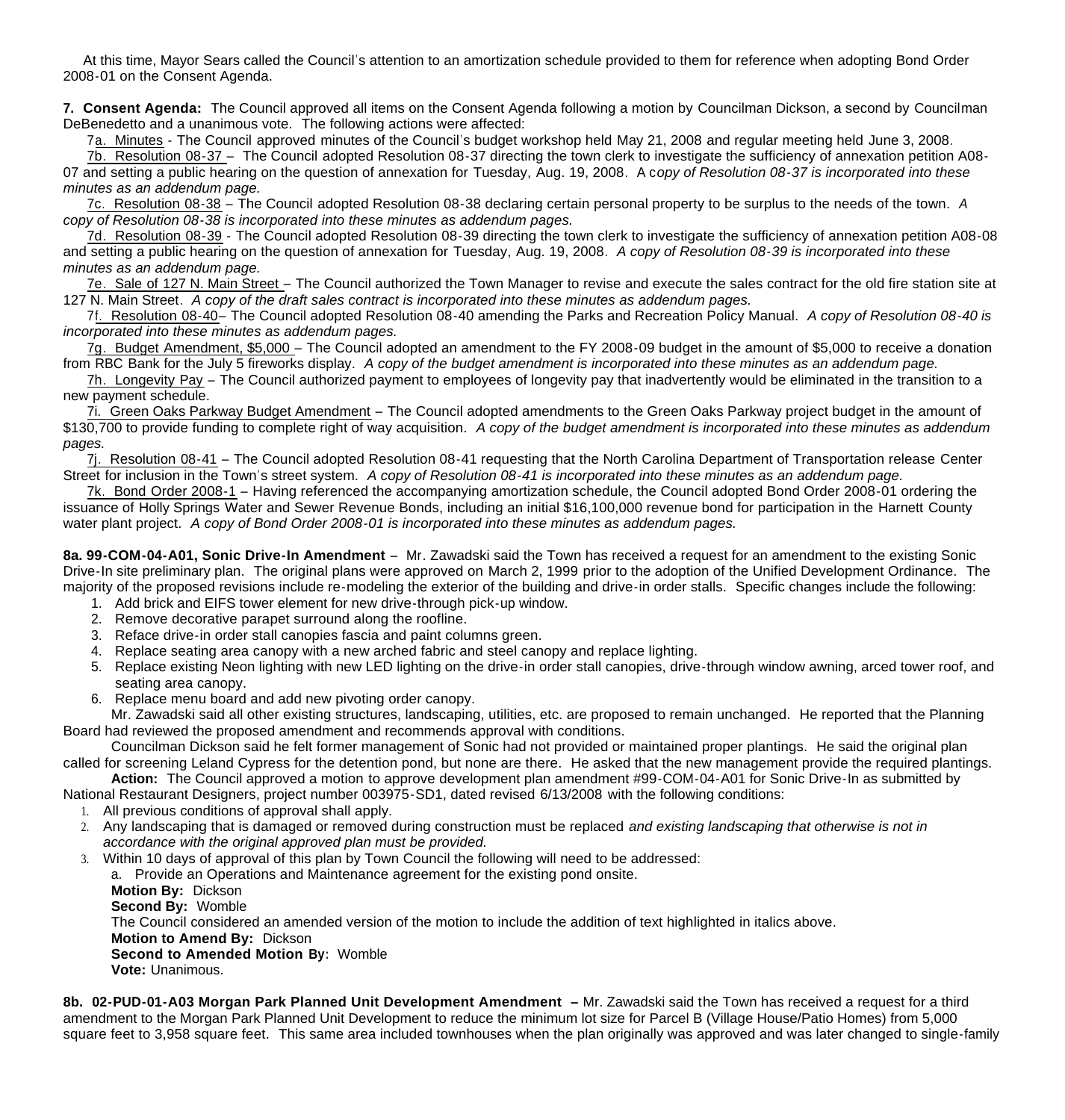homes with a 5,000 square feet minimum lot size with the second amendment.

 He said Morgan Park PUD (previously Trotter's Village PUD) was approved as a neo-traditional development that included both single-family and townhomes as well as a commercial component. An amendment to the original plan was approved May 2, 2006 that included the following changes:

- Name Change to Morgan Park
- Addition of 7 acres of open space
- Parcel layout including acreage, lots, streets, utilities, and storm drainage/ponds.
- Lot size- count and distribution
- Creating single-family and townhome lots without Public Street Frontage
- Commercial parcel acreage was adjusted
- Neighborhood Village designation was changed to Local Business
- Tree protection fencing was adjusted to match parcel layout
- Street cross sections were changed to match Town regulations, including sidewalks locations.
- \* Included a Village House and Patio Home Detail with 0' lot lines

 Mr. Zawadski said a second amendment was approved March 6, 2007 that included a slightly different parcel and street layout, a new location for the recreation site, and single-family lots in part of the area originally set aside for townhomes. Other changes included:

- Reduction in landscape buffers along the western property line and the addition of landscape buffers along the northeastern property line
- \* An overall reduction of approximately 5 acres of open space.
- Minimum lot size reduced to 16,000 SF from 20,000 SF in District A1
- Minimum lot size reduced to 7,500 SF from 12,000 SF in District D1
- Parcel B Townhomes changed to Parcel B Village House/Patio Homes

Mr. Zawadski explained that, as specified in UDO Section 5, in its determination of the appropriateness of the proposed PUD and whether to recommend approval or disapproval of the PUD District zoning map change and PUD Master Plan the Town Council and the Planning Board shall be guided by the extent to which the proposal:

- A. Accomplishes the intent of the Planned Unit Development District set forth in Section 5.01, above; and,
- B. Provides for the protection or provision of the following site features and amenities:
	- 1. Protection and preservation of natural site features, including, but not limited to, slopes, streams, natural water features, wetlands and areas of special flood hazard;
	- 2. Protection and preservation of wooded areas, individual trees of significant size, or other environmentally sensitive features;
	- 3. Development of common open space and recreational areas (passive or active) accessible to the residents or users of the PUD by way of sidewalks, footpaths, walkways or bikeways;
	- 4. Efficient utilization of the land, including the reduction of land area disturbed for utility lines and motor vehicle access;
	- 5. Creation of innovative residential and business environments;
	- 6. Protection and preservation of important view corridors, and scenic vistas;
	- 7. Diversity and originality in lot layout or site design;
	- 8. Utilization of individual building designs which achieve an enhanced relationship between the development and the land;
	- 9. Relationship to surrounding properties;
	- 10. Conformance with the Comprehensive Plan; and,

11. Extent to which the development proposed by the PUD can be developed under the general use districts of this UDO, other than the PUD District, as a matter of right.

Mr. Zawadski reported that the Planning Board had reviewed the application and recommends approval with conditions.

**Action:** The Council approved a motion to approve Planned Unit Development Amendment #02-PUD-01-A03 for Morgan Park PUD as submitted by Spaulding and Norris, Project Number 604-05 dated revised 5/21/2008 with the following conditions:

- 1. All previously approved conditions of the Morgan Park PUD shall apply.
- 2. Submit revised sheets to correct the total number of residential units listed in the site data table on sheet 2 and the sewer flow calculations on the coversheet to match the sum of residential units approved for all parcels within 10 days of Town Council approval
- 3. Construction drawings will need to be revised for the addition of the single family lots and utility services
- 4. The schedule for offsite sewer has been submitted and approved with this plan, the approved design has been attached to the construction drawings. The schedule submitted indicates that the construction will be completed prior to platting and building permits. In case of unforeseen problems and scheduling changes, a maximum of 10% of permits for this project may be allowed prior to completion of the sewer line.

**Motion By:** VanFossen **Second By:** Dickson **Vote:** Unanimous.

**8c. Morgan Park, 06-MAS-02-A02 Amendment –** Mr. Zawadski said the Town has received a request for a preliminary plan amendment to the Morgan Park subdivision plan. The proposed amendment replaces the townhouse area located in Parcel B with 33 single-family lots. The new lots would have a minimum lot size of 3,958 square feet, and the changes are in compliance with the proposed Morgan Park PUD amendment. The amendment includes a total of 156 single-family lots and does not include a density increase. If approved, a total of two single-family lots and 13 townhomes would remain to be approved for residential development in the project.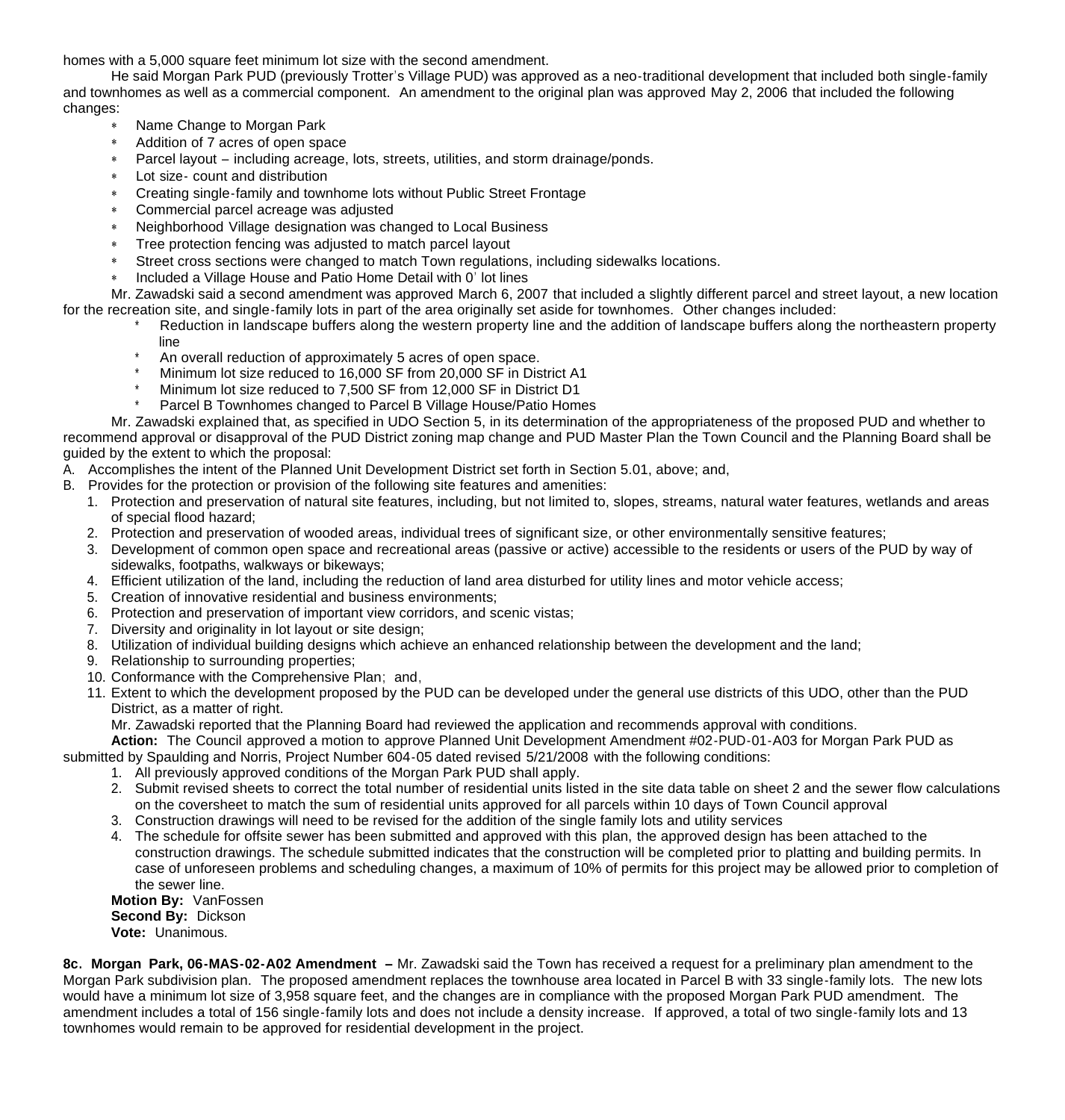Mr. Zawadski explained the Morgan Park preliminary plans originally were approved on May 5, 2006. The original plans included a mixture of 123 single-family lots, open space, and land set aside for commercial development, townhouses and a recreation site. An amendment was approved on Dec. 5, 2006 that revised the lot and street layout, location for the recreation site, and single-family lots in part of the area originally set aside for townhomes. The total number of single-family lots remained at a total of 123 with area set aside for townhomes. The new plans also include an addition of approximately four acres of open space.

Councilman DeBenedetto asked if there were any concerns from neighboring property owners.

Mr. Zawadski reported that the Planning & Zoning Department had not received any input from neighboring property owners.

**Action:** The Council approved a motion to approve Preliminary Plan Amendment 06-MAS-02-A02 for Morgan Park as submitted by Spaulding and Norris, project number 604-05, dated revised 5/21/2008 with the following conditions:

- 1. All previous conditions of approval for this plan shall apply.
- 2. Construction drawings will need to be revised for the addition of the single family lots and utility services.
- 3. The schedule for offsite sewer has been submitted and approved with this plan, the approved design has been attached to the construction drawings. The schedule submitted indicates that the construction will be completed prior to platting and building permits. In case of unforeseen problems and scheduling changes, a maximum of 10% of permits for this project may be allowed prior to completion of the sewer line. **Motion By:** Womble

**Second By:** Dickson

**Vote:** Unanimous.

**8d. Employee Opinion Survey –** Mr. Dean said at the July 1, 2008 Town Council meeting, the idea was proposed by Councilman Dickson and supported by the Council to conduct an employee opinion survey. Town staff was directed to investigate potential companies to conduct this survey. Using the Town Managers' Listserv, staff polled local governments across North Carolina with respect to their experiences with similar initiatives.

He said the Town received contact information for three high-quality firms, which were contacted for further information.

 He said Town staff met with both Bear Strategies of Cary and Insight Research of Greensboro at Town Hall to discuss the project in more detail. Town Staff discussed the same information with the NC State University Center for Urban Affairs and Community Services in Raleigh over the telephone and via email. All three organizations submitted bids for the project.

 Mr. Dean said that after reviewing the proposals, the recommendation from town staff is to contract with Bear Strategies for the survey project. He said Bear Strategies displayed impressive professionalism and a comprehensive knowledge of survey techniques during the interview. Company staff is comprised of former local government managers and elected officials, so the company is uniquely suited to survey a municipal organization. Furthermore, Bear Strategies was the low bidder at \$3,300, Mr. Dean added.

Bear Strategies would accomplish the following objectives, which were taken from their proposal:

- A) Assessment of the workplace as it pertains to relationships between the employee and their supervisor, senior staff, Mayor and Town Council. This assessment would include a comparison of current conditions versus perceived "ideal" conditions with respect to leadership and communication. Additionally, employees will be polled regarding their workplace satisfaction with respect to compensation, training, and supervisory relationships.
- B) Assessment of perceived roles, responsibilities and expectations of the senior staff to the Mayor and Town Council and, conversely, of the Mayor and Town Council to staff.
- C) Assessment of the Mayor and Town Council's relationships with each other individually and collectively and the perceived roles and responsibilities therein.

Councilman DeBenedetto asked what the output of the survey would do and what would the town do with the information.

Mr. Dean said, from his perspective, the survey would serve as an examination of existing conditions and provide insight into changes, such as improvements in communications, that could be implemented.

He added that the Council directed that the survey be done, and the Council also can do with the information as it feels appropriate. Councilman Dickson said he feels the survey will provide information that will make the organization stronger.

**Action:** The Council approved a motion to retain Bear Strategies to conduct an employee opinion survey at a cost of \$3,300. **Motion By:** VanFossen

 **Second By:** Dickson **Vote:** Unanimous.

**9. Other Business:** Councilmen brought up a number of areas with vegetation overgrowth and leaning trees on roadsides that need attention. All of the roadways mentioned are under state maintenance; however, Mr. McNeil said he would see what he could do to get the roadways cleared to increase safety.

Areas that were mentioned were: on both sides of Bass Lake Road at Brook Manor; a big tree leaning over Main Street up the hill from Easton Street; shrubbery on Main Street blocking site distance at the car wash; and shrubbery on Main Street at Third Street.

 Councilman Womble repeated his request that a barrier be placed at the detention pond on Third Street. Mr. Dean said the developer has been contacted and would be responsible for this. He said he would follow up with the developer, who has not yet provided the barrier but indicated that he would.

Councilman Womble asked about the potential annexation of properties in Shadow Valley subdivision.

 Mr. Dean said he had met with some of the residents and had told them that if they want to annex, they can come in to Town Hall to sign voluntary annexation petitions. He said he knew of one resident who does not want to be annexed, but the others can do so through the ordinary voluntary annexation process.

 Councilman Dickson reported that he had received information from Progress Energy that it is hosting a Community Day in September at Shearon Harris Nuclear Plant to explain to residents about the existing facility and to introduce plans for its proposed expansion. Councilman Dickson